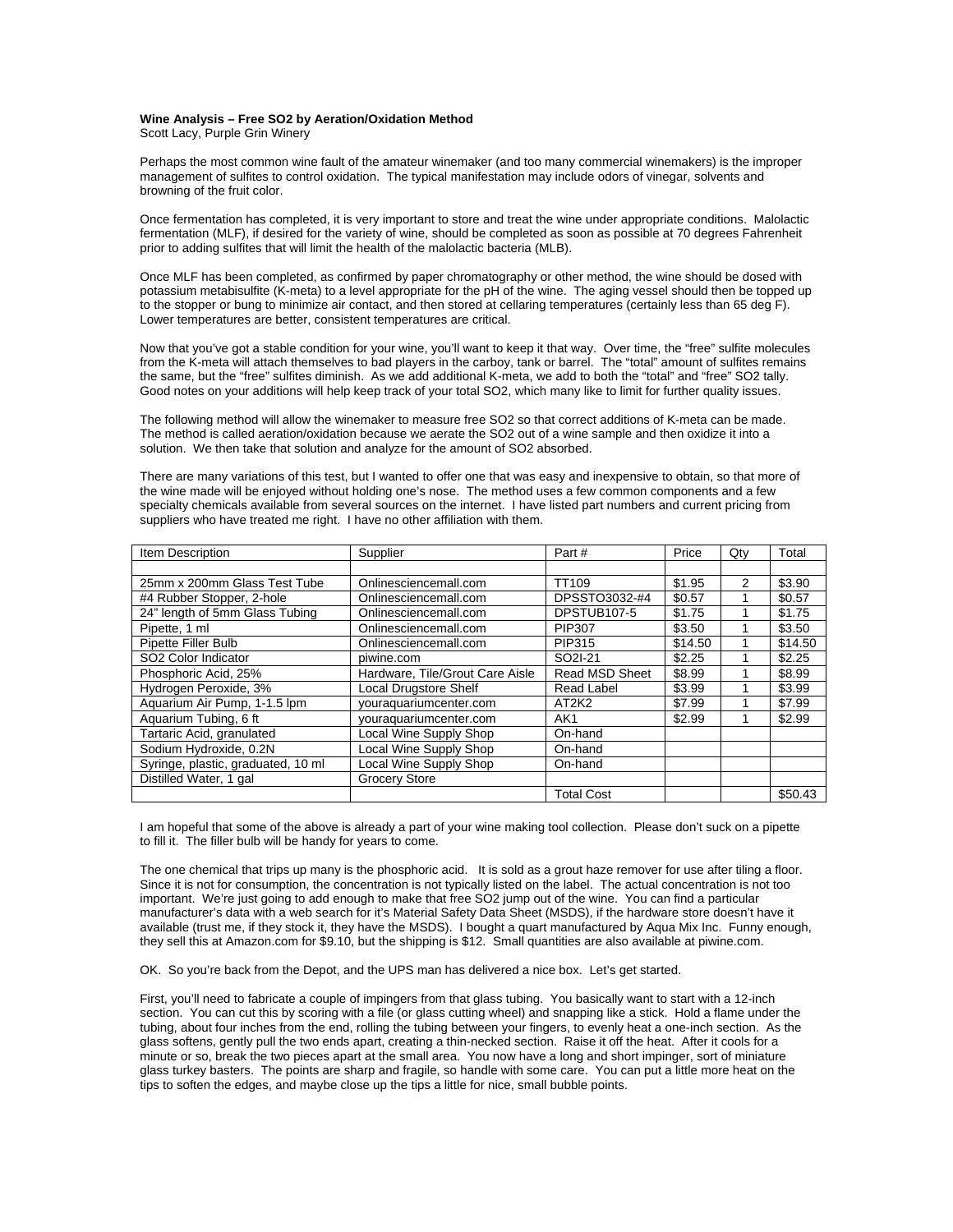

You'll also want a one-inch piece of glass tubing for connecting the inter-stage tubing to the 2-hole stopper.

Now, carefully assemble as shown. Wetting the tubing will help with insertion into the stopper. I set the two test tubes into a 250 ml beaker or clear drinking glass with a paper towel behind them so they won't spill while I'm playing mad chemist. Adjust the first impinger so that it reaches very close to the bottom of the first tube. The second impinger will simply rest on the bottom of the second tube.



Now we'll need to make a few chemical solutions. This will likely take about 15 minutes prior to your actual test. I prefer to make mine fresh each time I test my wine, since some of these solutions are not stable, and won't last long.

- 1. Put 15 ml of peroxide in a small beaker. Add 30 ml of distilled water. Add four drops of the SO2 indicator, or until you achieve a light, but visible level of color when mixed.
- 2. In a separate beaker, add about 20 grains of tartaric to 100 ml of distilled water. While stirring the colored solution, add this diluted tartaric acid one drop at a time, until it turns from a light blue to a dark blue or purple.
- 3. Pipette exactly 1.0 ml of your 0.2N NaOH into another beaker. Add 19 ml of distilled water. You now have 20 ml of 0.01N NaOH. Plenty for our use here.
- 4. Rinse your pipette. With good lighting on your setup, add your 0.01N NaOH one drop at a time to your colored indicator beaker. Swirl between drops. When the purple starts changing back to light blue, stop, cleanup a little, and get your wine sample. You've got enough color solution for three or four tests.
- 5. Put 20 ml of your wine into the first test tube.
- 6. Put 10 ml of your color solution into the second test tube.
- 7. Plug in your air pump. Insert the short impinger into the color solution. The tip should sit at the bottom. Make sure the other end of the tubing is securely connected to the short tubing in the rubber stopper.